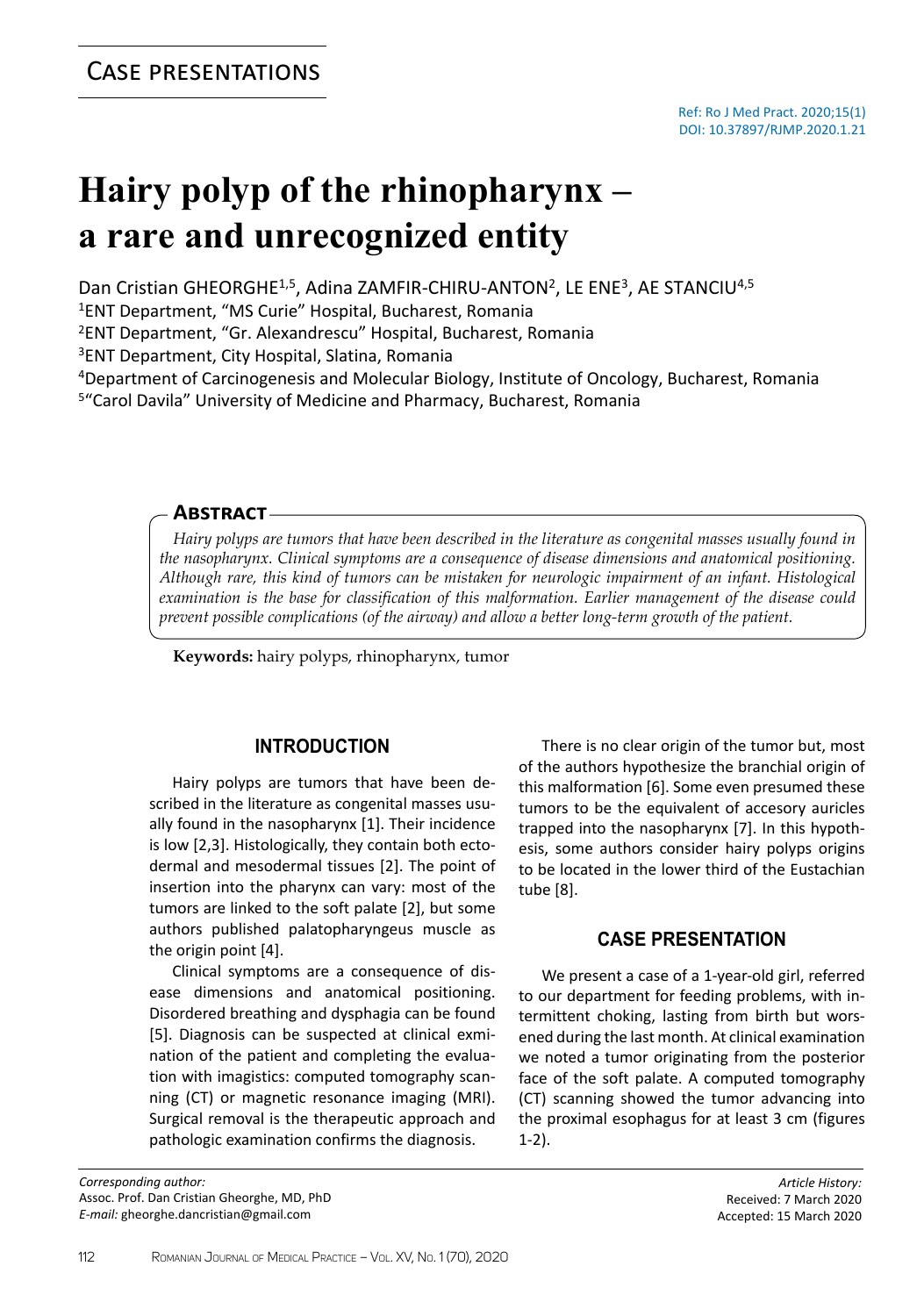

*Figures 1-2. CT scanning of the presented patient, in axial (1) and sagittal axis. Black arrows demonstrate the contour of the tumor progressing inferiorly into the esophagus*

Under general anesthesia (GA), we found a pedunculated tumor, appearantly covered with skin and originating from the posterior left face of the soft palate. It could be surgically removed and its origin cauterized (figure 3) after soft palate retraction, under direct vision. Histology showed keratinizing squamous epithelium covering fat tissue and cartilage. No complications were noted postoperatively. The child recovered quickly and no similar symptoms could be elicited at 1-month follow-up.



*Figure 3. Extracted tumor*

## **DISCUSSION**

Although rare, this kind of tumors can be mistaken for neurologic impairment of an infant. Its congenital nature does not bring much light into

the differential diagnosis, regarding deglutition troubles after birth.

Good clinical examination in a child can be difficult due to high position of the hyoid-base of tongue complex or the presence of an endotracheal tube [3]. Detailed examination can sometimes need nasopharyngeal fibroscopy and to a much lesser extent general anesthesia.

Tumors noted in the naso-pharyngeal region are usually benign or congenital. Teratomas, foreign bodies, glioma, meningo-encephalocele, lingual thyroid gland, vallecular cysts must all be differentiated from hairy polyps. Histological examination is the base for classification of this malformation.

Also, pedicle insertion point could bring clues to its origin. Our case demonstrated a long insertion pedicle into the left rhinopharynx.

Theoretically, these esophageal polyps, given the long pedicle, could eventually become dislodged from their esophageal position and threaten the airway at the level of the larynx [9,10]. We did not get a history of such symptoms, but only feeding difficulties as the only complaint.

**CONCLUSIONS** 

Although rare, this malformation should be reminded whenever it is present from birth and has a typical appearance (hairy), especially if located posterior to the soft palate. Treatment is by surgical excision. Prognosis is good, with almost no recurrences reported. We think that earlier management of the disease could prevent possible complications (of the airway) and allow a better long-term growth of the patient.